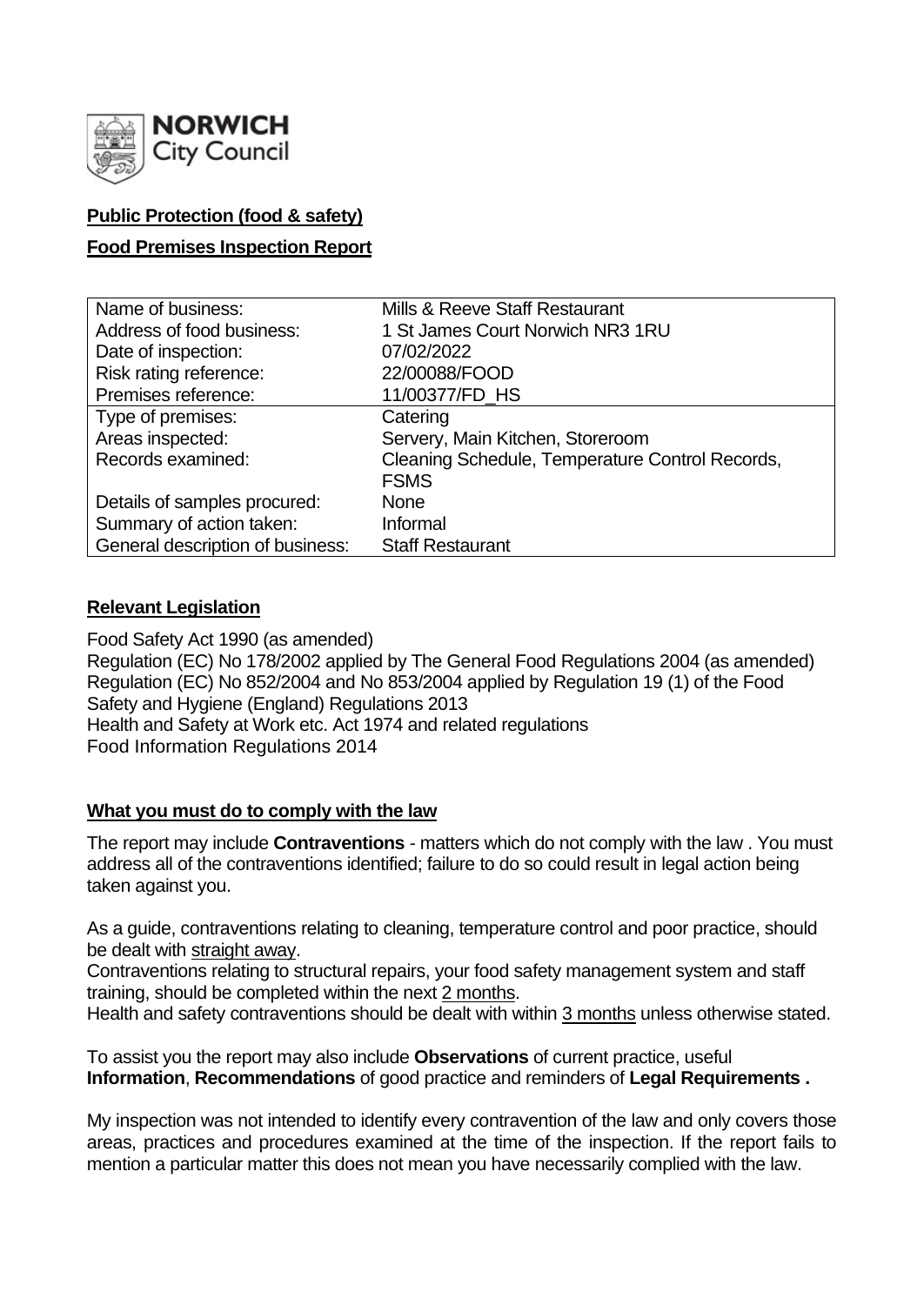# **FOOD SAFETY**

#### **How we calculate your Food Hygiene Rating:**

The food safety section has been divided into the three areas which you are scored against for the hygiene rating: 1. food hygiene and safety procedures, 2. structural requirements and 3. confidence in management/control procedures. Each section begins with a summary of what was observed and the score you have been given. Details of how these scores combine to produce your overall food hygiene rating are shown in the table.

| <b>Compliance Area</b>                     |          |    |           | <b>You Score</b> |                |    |           |    |          |  |  |
|--------------------------------------------|----------|----|-----------|------------------|----------------|----|-----------|----|----------|--|--|
| <b>Food Hygiene and Safety</b>             |          |    |           | 0                | 5              | 10 | 15        | 20 | 25       |  |  |
| <b>Structure and Cleaning</b>              |          |    |           | 0                | 5              | 10 | 15        | 20 | 25       |  |  |
| Confidence in management & control systems |          |    |           | 0                | 5              | 10 | 15        | 20 | 30       |  |  |
|                                            |          |    |           |                  |                |    |           |    |          |  |  |
| <b>Your Total score</b>                    | $0 - 15$ | 20 | $25 - 30$ |                  | $35 - 40$      |    | $45 - 50$ |    | > 50     |  |  |
| <b>Your Worst score</b>                    | 5        | 10 | 10        |                  | 15             |    | 20        |    |          |  |  |
|                                            |          |    |           |                  |                |    |           |    |          |  |  |
| <b>Your Rating is</b>                      | 5        | 4  |           | 3                | $\overline{2}$ |    |           |    | $\Omega$ |  |  |

Your Food Hygiene Rating is 5 - a very good standard



### **1. Food Hygiene and Safety**

Food hygiene standards are high. You demonstrated a very good standard of compliance with legal requirements. You have safe food handling practices and procedures and all the necessary control measures to prevent cross-contamination are in place. Some minor contraventions require your attention. **(Score 5)**

### Contamination risks

**Observation** I was pleased to see you were able to demonstrate effective controls to prevent cross-contamination.

Hand-washing

**Observation** I was pleased to see handwashing was well managed.

#### Personal Hygiene

**Contravention** The following are examples of poor personal hygiene or where it was made difficult for food handlers to maintain sufficiently high standards of personal cleanliness:

• food handler was wearing a watch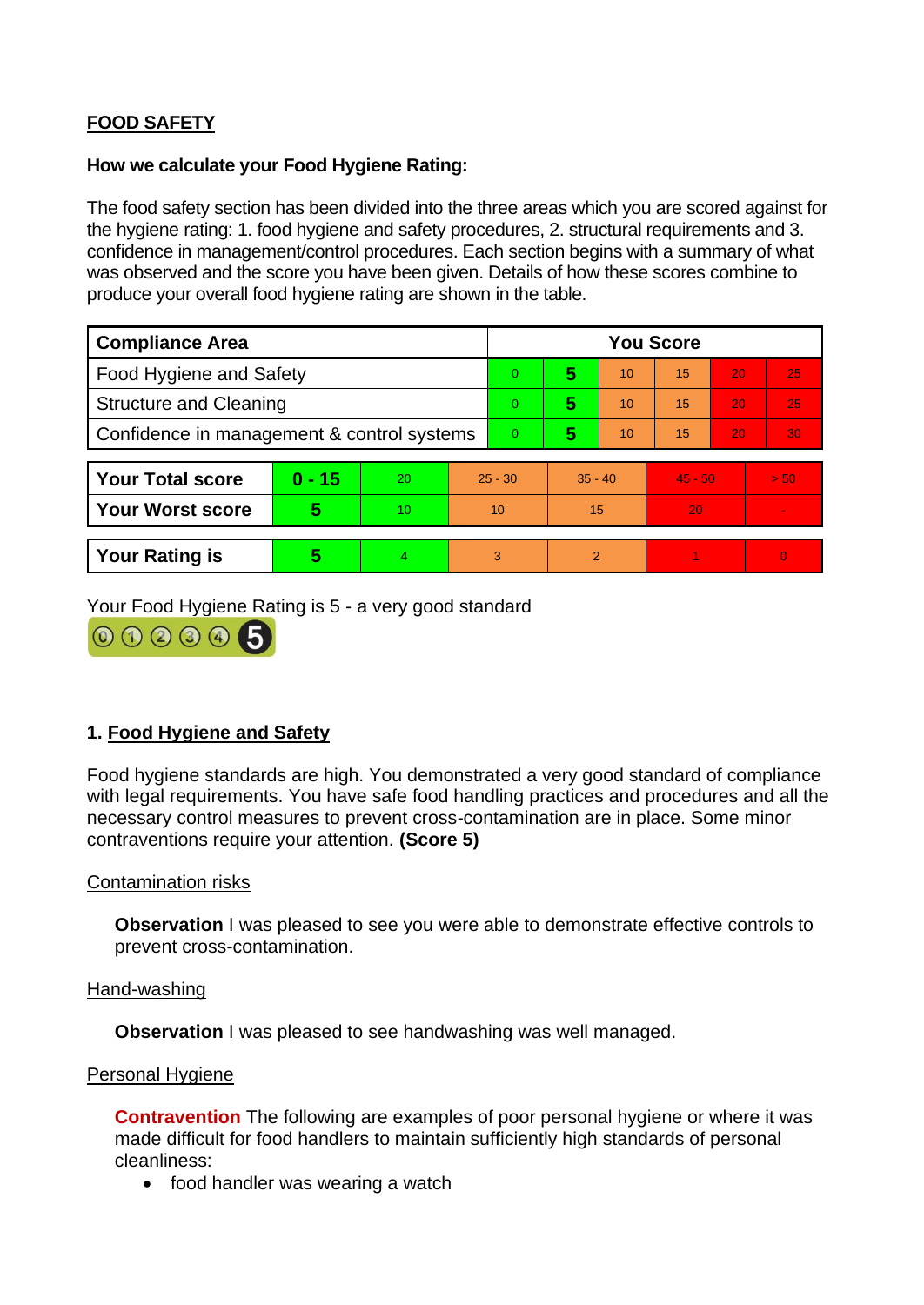### Temperature Control

**Recommendation** The core temperature of cooked and reheated foods should reach 75°C for 30 seconds or an equivalent time and temperature combination.

**Observation I** was pleased to see you were able to limit bacterial growth and/or survival by applying appropriate temperature controls at points critical to food safety and that you were monitoring temperatures.

### Unfit food

**Contravention** The following food was unfit (and was seized or destroyed in my presence) because it was either; past its use by date:

• garlic butter was being stored beyond its 'Use by' date of 29/12/21 that you had given it

**Recommendation** You should have a system to identify when open or prepared foods need to be used by or discarded, to ensure the food is fit for consumption. I recommend you apply labels which give a date that is 2 days after the day of production e.g. if food is opened on Monday it should be used by the end of Wednesday (an exception is rice which should not be kept longer than 24 hours)

**Recommendation** I recommend that cans which are dented should not be used because the contents could be unfit or of poor quality as air may have gained entry into the can

### Poor Practices

**Contravention** The following matters represented poor practice and if allowed to continue may cause food to become contaminated or lead to its deterioration::

- no dates of when opened on opened salami and chorizo
- storing tomatoes in cardboard box in fridge numbered 2

### **2. Structure and Cleaning**

The structure facilities and standard of cleaning and maintenance are all of a good standard and only minor repairs and/or improvements are required. Pest control and waste disposal provisions are adequate. The minor contraventions require your attention. **(Score 5)**

### Cleaning of Structure

**Contravention** The following items were dirty and require more frequent and thorough cleaning:

- floor wall junctions
- flooring under shelving in storeroom
- flooring where dishwasher is housed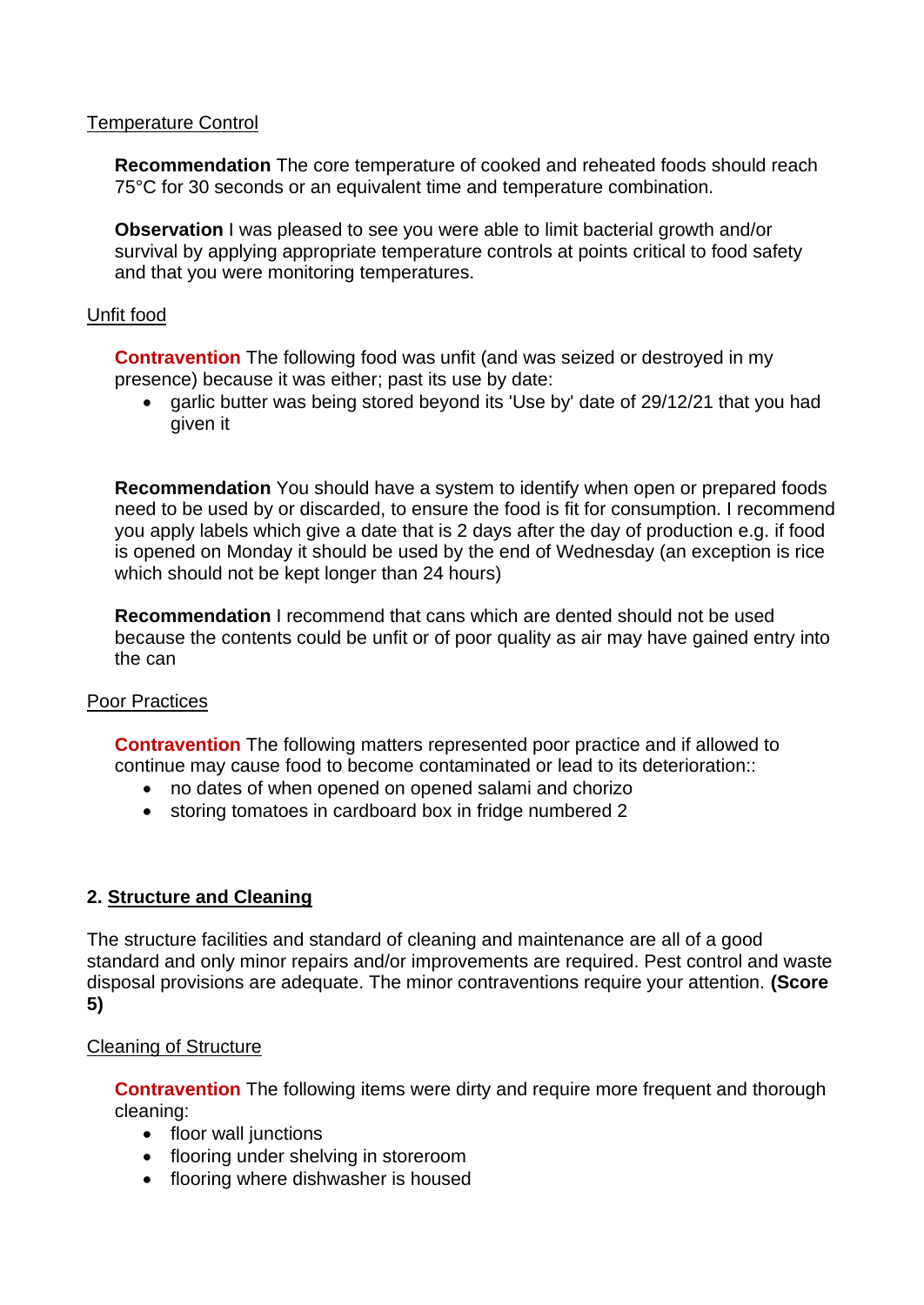### Cleaning of Equipment and Food Contact Surfaces

**Contravention** The following items are dirty and must be cleaned::

- fridge and freezer seals
- wheels to equipment
- underneath towel dispenser in canteen
- underneath soap dispenser
- interior door to microwave in canteen
- interior bottom to fridge in canteen
- containers storing cutlery

### Cleaning Chemicals / Materials / Equipment and Methods

**Observation** I was pleased to see that the premises was kept clean and that your cleaning materials, methods and equipment were able to minimise the spread of harmful bacteria between surfaces.

### **Maintenance**

**Contravention** The following had not been suitably maintained and must be repaired or replaced:

- cracked container storing lettuce in fridge numbered 2
- chipped crockery on shelving in washing up area

### Facilities and Structural provision

**Observation** I was pleased to see the premises had been well maintained and that adequate facilities had been provided.

### Pest Control

**Observation** I was pleased to see that the premises was proofed against the entry of pests and that pest control procedures were in place.

**Observation** You have a pest control contract in place and there is no evidence of pest activity on the premises.

### **3. Confidence in Management**

A food safety management system is in place and you demonstrate a very good standard of compliance with the law. You have a good track record. There are some minor contraventions which require your attention. **(Score 5)**

### Type of Food Safety Management System Required